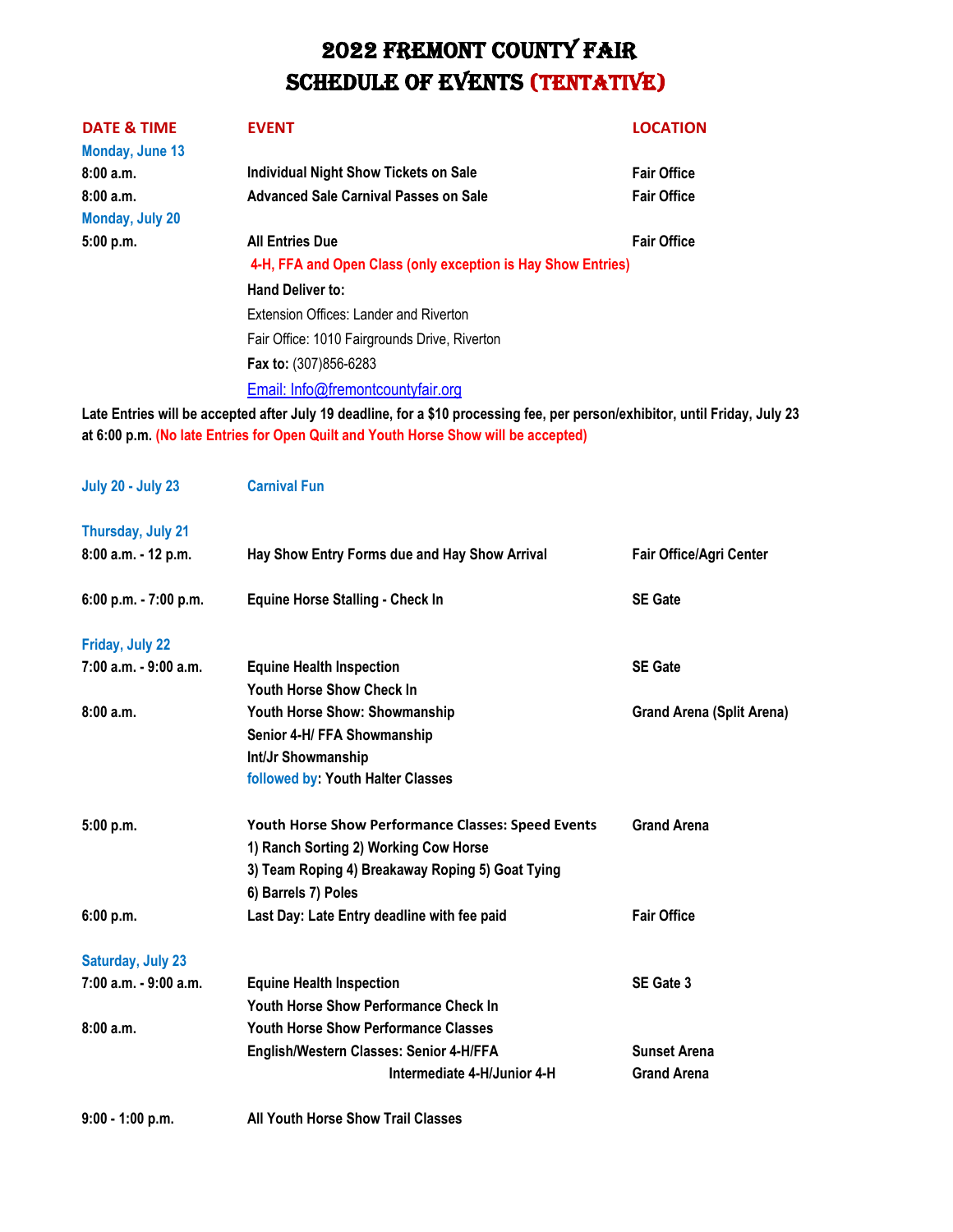**8.00 Fair Entry Tag Pick up Fair Office 4:30 p.m. Class Quilt Arrival** *Arrival**Fremont Center* 

#### **DATE & TIME EVENT LOCATION**

| Monday, July 25       |  |  |
|-----------------------|--|--|
| 8:00 a.m. - 6:00 p.m. |  |  |
| 4:30 p.m. - 7:30 p.m. |  |  |

### **Tuesday, July 26**

| <b>IUCOUAV, JUIV LU</b> |                                               |                           |
|-------------------------|-----------------------------------------------|---------------------------|
| 8:00 a.m.               | Open Class Quilt Judging (Not open to public) | <b>Fremont Center</b>     |
| 8:00 a.m.               | 4- H Fabric & Fashion Exhibit Judging         | <b>Little Wind Center</b> |
| 8:00 a.m.               | 4-H Fabric & Fashion Modeling                 | <b>Heritage Hall</b>      |
|                         |                                               |                           |

### **Wednesday, July 27**

**7:00 p.m. 4-H Fashion Revue Heritage Hall** 

#### **Thursday, July 28**

| 11:00 a.m. - 7:00 p.m. | <b>Arrival of Open Class Exhibits</b>                                 | <b>Fremont Center</b> |
|------------------------|-----------------------------------------------------------------------|-----------------------|
|                        | (Excluding Ag Products, Culinary, Floriculture and Horticulture)      |                       |
| 11:00 p.m. - 7:00 p.m. | Arrival of Fremont County Cattlewomen's Photo entries                 | <b>Fremont Center</b> |
| 11:00 a.m. - 7:00 p.m. | Arrival of Special Contests (Scarecrow, Ornaments, Recycled)          | <b>Fremont Center</b> |
| 11:00 a.m. - 7:00 p.m. | Arrival of Open Wool and Natural Fibers Exhibits                      | <b>Heritage Hall</b>  |
| 12:00 p.m. - 2:00 p.m. | Boy Scouts/Girls Scouts Exhibit Arrival &Interview Judging            | <b>Fremont Center</b> |
| 2:00 p.m. - 6:00 p.m.  | 4-H Static Exhibit Arrival & Interview Judging                        | <b>Heritage Hall</b>  |
|                        | (excluding 4-H Garden)                                                |                       |
| 5:00 p.m.              | <b>Campground Open</b> (for first arrival of designated campers only) | Campground            |

#### **Friday, July 29**

| 9:00 a.m. | Judging Open Class Exhibits -                   | <b>Fremont Center</b> |
|-----------|-------------------------------------------------|-----------------------|
| 5:00 p.m. | <b>Campground Open</b> (for designated campers) | Campground            |

#### **Saturday, July 30**

| $7:30$ a.m. $-8:00$ a.m. | <b>Arrival of Cats</b>                              | <b>Show Lawn</b>      |
|--------------------------|-----------------------------------------------------|-----------------------|
| 8:00a.m.                 | Pee Wee Cat Showmanship                             | <b>Show Lawn</b>      |
|                          | followed by: Youth Cat Showmanship and 4-H Cat Show |                       |
| 9:00a.m.                 | Judging Open Class Exhibits -                       | <b>Fremont Center</b> |

### **10:00 a.m. Fremont County Fair Parade Main Street**

**1:00 p.m. - 4:00 p.m. Arrival of All Tack for Livestock Livestock Barns 1:00 p.m. - 6:00 p.m. Arrival of All Culinary Exhbits Fremont Center**

#### **7:30 p.m. Hog N'Mud Wrestling - Ticketed Event Grand Arena**

#### **Sunday, July 31 FREMONT FAMILY DAY**

**All Family Day Events are free to the community** 9:00 a.m. **In the State of Tenacies Additional State of Tenacies Center** Fremont Center **12:00 p.m. - 8:00 p.m. Fremont Family Day and Kid Activites Begin - Bounce Houses, Laser Tag, etc** 12:00 p.m. - 2:00 p.m. Family Lunch - Sponsored by **Conting the Continuity Cottonwood Lawn 2:00 p.m. - 6:00 p.m. Table Setting Contest Set Up Fremont Center**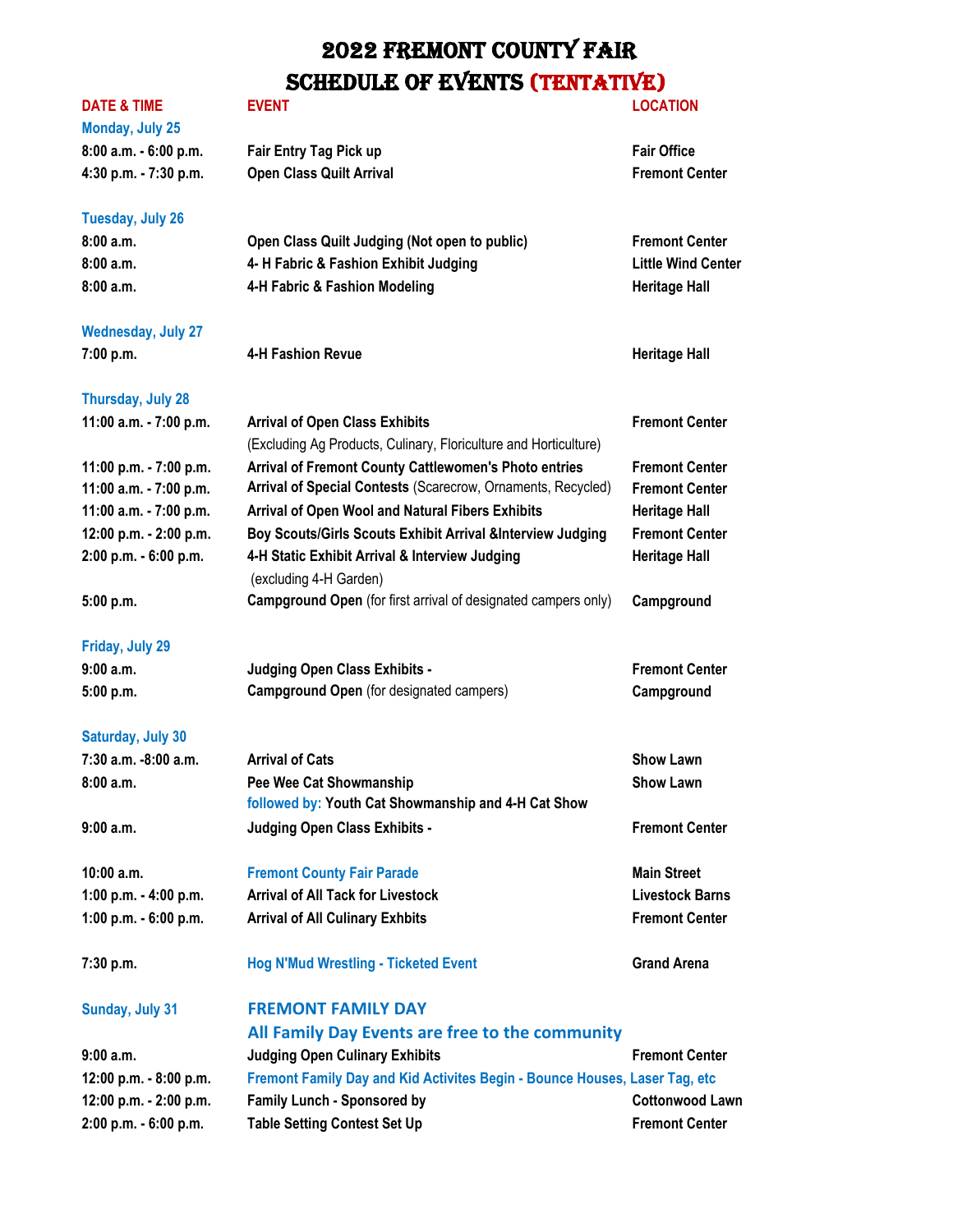| <b>DATE &amp; TIME</b>  | <b>EVENT</b>                                                       | <b>LOCATION</b>                     |
|-------------------------|--------------------------------------------------------------------|-------------------------------------|
| Sunday, July 31         | (Continued)                                                        |                                     |
| 2:00 p.m. - 6:00 p.m.   | <b>Kidz Zone Exhibits in Place</b>                                 | <b>Little Wind</b>                  |
| 2:00 p.m. - 6:00 p.m.   | <b>Arrival of all Open Class Agriculture Products</b>              | <b>Fremont Center?</b>              |
| 4:00 p.m. - 7:00 p.m.   | <b>Animal Health Inspections Stations Open</b>                     |                                     |
|                         | (Veterinarians on site for animal inspections and papers)          |                                     |
|                         | Goats/Sheep/Swine                                                  | <b>Parking Lot</b>                  |
|                         | <b>Beef Cattle/Dairy Cattle</b>                                    | <b>Parking Lot</b>                  |
| 4:00 p.m. - 7:00 p.m.   | Begin Arrival of All Livestock (No arrivals prior to 4 p.m.)       | SE Gate; #3                         |
|                         | Beef and Dairy Cattle                                              |                                     |
|                         | Goats, Sheep & Swine                                               |                                     |
| 7:30 p.m.               | <b>Weiner Dog Races</b>                                            | <b>Grand Arena</b>                  |
| <b>Monday, August 1</b> | <b>FREMONT COUNTY MILITARY APPRECIATION DAY</b>                    |                                     |
| 7:00 a.m. - 9:30 a.m.   | Animal Health Inspections/Final arrival of Livestock               | Parking Lot (South)/SE Gate #3      |
|                         | (Must have health inspections prior to arrival on grounds)         |                                     |
|                         | No arrivals prior to 7:00 am./No arrivals after 9:30 a.m.          |                                     |
| 6:30 a.m. - 9:30 a.m.   | Dog Health Inspection                                              | Center, Gate 2                      |
| $7:30$ a.m.             | 4-H Dog Agility Class Measurements                                 | <b>Cottonwood Lawn</b>              |
| 8:00a.m.                | 4-H Agility Show                                                   | <b>Cottonwood Lawn</b>              |
| $9:00$ a.m.             | 4-H Dog Show                                                       | <b>Cottonwood Lawn</b>              |
|                         | followed by: 4-H Dog Showmanship & Conformation                    |                                     |
| $10:00$ a.m.            | <b>Judging of Open Class Agriculture Products</b>                  | <b>Fremont Center</b>               |
| 10:00 a.m. - 2:00 p.m.  | <b>Arrival of All FFA Exhibits</b>                                 | <b>Agri Center</b>                  |
| 12:00 p.m.              | Youth Market Goat Weight In                                        | <b>Small Blue Scale</b>             |
| 1:00 p.m.               | Youth Market Beef Weigh In                                         | <b>Scale House</b>                  |
|                         | followed by: Commercial Cow Weigh In                               |                                     |
| 3:00 p.m. - 5:30 p.m.   | <b>Poultry Health Inspection (all birds inspected)</b>             | North Gate #1                       |
|                         | <b>Arrival of all Youth Poultry</b>                                | <b>Fur &amp; Feathers Pavillion</b> |
|                         | No arrivals after 4:30 p.m.                                        |                                     |
| 2:00 p.m.               | Pee Wee Dog Showmanship ages 5-8                                   | <b>Cottonwood Lawn</b>              |
| 3:00 p.m.               | Pee Wee Dog Showmanship under 5                                    | <b>Cottonwood Lawn</b>              |
| 2:00 p.m.               | <b>Judging Open Bees &amp; Honey</b>                               | <b>Agri Center</b>                  |
|                         | followed by; Judging of FFA Exhibits                               | <b>Agri Center</b>                  |
| 2:00 p.m.               | <b>Kidz Zone: Themed Art Contest</b>                               | <b>Little Wind</b>                  |
| 3:00 p.m. - 5:30 p.m.   | Rabbit Health Inspection (all Rabbits inspected)                   | North Gate #1                       |
|                         | <b>Arrival of all Youth Rabbits</b>                                | <b>Fur &amp; Feathers Pavillion</b> |
|                         | No arrivals after 5:30 p.m.                                        |                                     |
| 4:00 p.m.               | <b>Table Settings Judged</b>                                       | <b>Fremont Center</b>               |
| 5:00 p.m. - 6:30 p.m.   | Arrival and Interview Judging of all 4-H Garden Exhibits           | <b>Heritage Hall</b>                |
| 6:00 p.m.               | Kidz Zone - Sidewalk Chalk Art                                     | <b>Outside of Little Wind</b>       |
| 6:00 p.m.               | <b>MANDATORY MEETING FOR ALL MARKET EXHBITORS</b>                  | <b>Show Pavillion</b>               |
|                         | 7:00 p.m. (Or Following Meetin( County 10 Jackpot Team Round Robin | <b>Show Lawn</b>                    |
|                         |                                                                    |                                     |

**7:30 p.m. Wind River Rodeo Roundup - PRCA Rodeo Grand Arena Military Appreciation Night - Ticketed Event**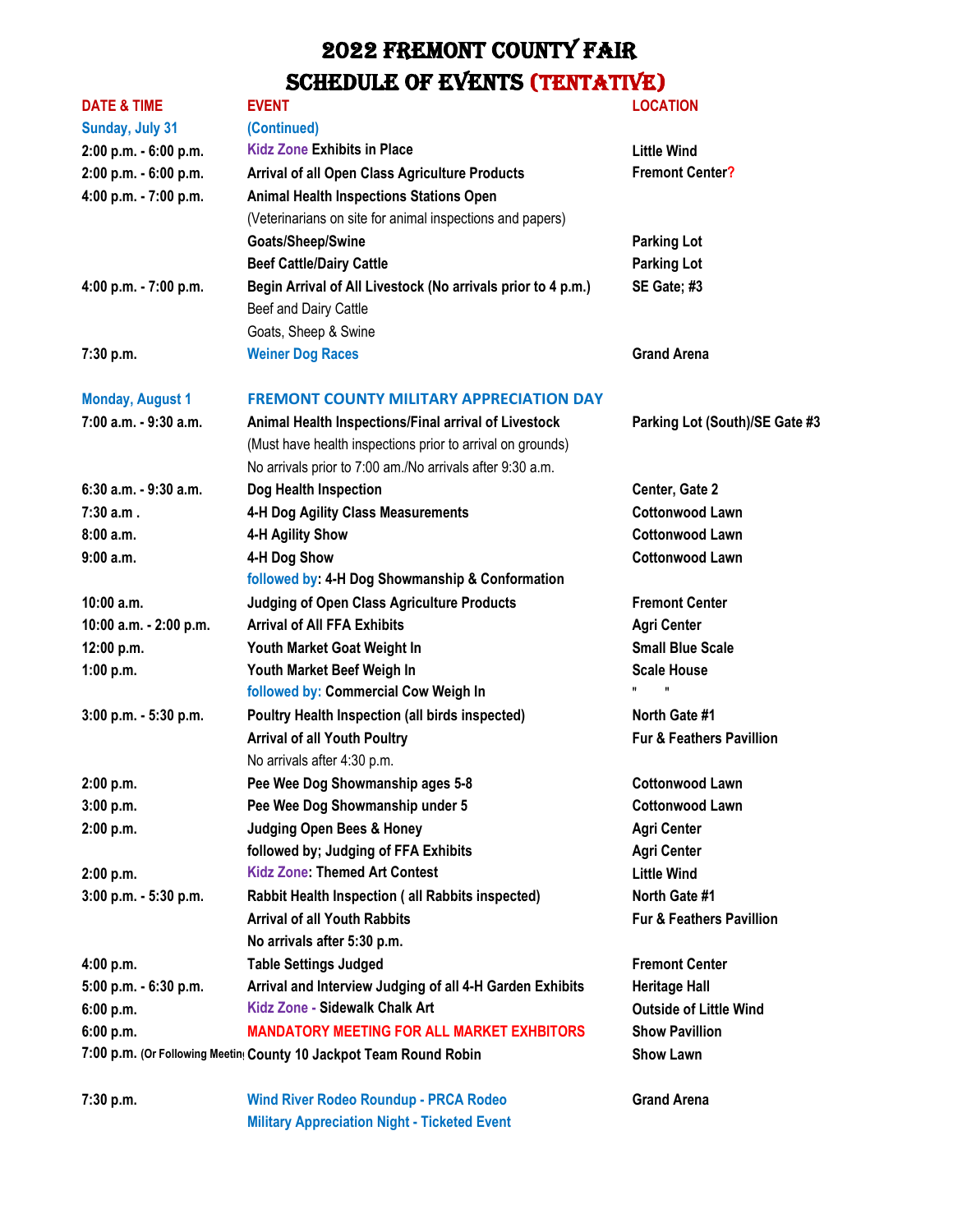| <b>DATE &amp; TIME</b>     | <b>EVENT</b>                                                                                                                 | <b>LOCATION</b>                                       |
|----------------------------|------------------------------------------------------------------------------------------------------------------------------|-------------------------------------------------------|
| <b>Tuesday, August 2</b>   | <b>FREMONT COUNTY CANCER HERO DAY</b>                                                                                        |                                                       |
| 7:30 a.m.                  | Youth Market Swine Weigh Ins                                                                                                 | <b>Small Blue Scales</b>                              |
| 8:00a.m.                   | Youth Market Lamb Weigh Ins                                                                                                  | <b>Scale House</b>                                    |
| 7:00 a.m. - 7:45 a.m.      | Arrival of Dairy Cattle (Must have Health Inspection Papers)                                                                 | Parking Lot (South)/SE Gate #3                        |
| 8:00a.m.                   | Youth Dairy Cattle Showmanship (Sr., Int., Jr.)<br>followed by: Youth Dairy Cattle Show                                      | <b>Show Pavilion</b>                                  |
| 9:00a.m.                   | Youth Dairy Goat Showmanship (Sr., Int., Jr.)<br>followed by: Youth Dairy Goat and Specialty Goat Show                       | <b>Show Pavilion</b>                                  |
| 12:00 p.m. - 8:00 p.m.     | <b>EXHIBIT BUILDINGS OPEN FOR GUESTS</b>                                                                                     |                                                       |
| 12:00 p.m. - 7:00 p.m.     | KIDZ ZONE: LITTLE WIND CENTER OPEN FOR GUESTS                                                                                |                                                       |
| 1:00 p.m.                  | Youth Meat Goat Showmanship (4-H Sr., Int., Jr., FFA)<br>followed by: Youth Breeding Meat Goat Show;                         | <b>Show Pavilion</b>                                  |
|                            | followed by: Youth Market Goat Show and all other                                                                            |                                                       |
|                            | <b>Market Goat Classes</b>                                                                                                   |                                                       |
| 2:00 p.m.                  | <b>Open Class Demonstration</b>                                                                                              | <b>Fremont Center</b>                                 |
| 2:00 p.m.                  | <b>Kidz Zone: Decorated T-Shirt</b>                                                                                          | <b>Little Wind</b>                                    |
| 2:00 p.m. - 4:00 p.m.      | <b>Fremont County Fair Royalty Meet &amp; Greet</b>                                                                          | <b>Show Lawn</b>                                      |
| 5:00 p.m.                  | Poultry weigh in for Meat Pens<br>followed by: Rabbit weigh in for Meat Pens                                                 | <b>Fur &amp; Feathers Pavillion</b><br>$\blacksquare$ |
| 5:30 p.m.                  | <b>Special Contest -Sweet, Sweet Bacon Desserts</b>                                                                          | Fremont Center - Kitchen Area                         |
| 5:30 p.m.                  | Pee Wee Dairy Goat Showmanship<br>followed by: Pee Wee Meat Goat Showmanship                                                 | <b>Shown Lawn</b><br>$\mathbf{u}$ $\mathbf{u}$        |
| 6.00 p.m.                  | <b>ALL NEW - Crafting Challenge - Live Competition</b>                                                                       | <b>Fremont Center</b>                                 |
| 6:00 p.m.                  | Kidz Zone - Stick Horse Rodeo                                                                                                | <b>Cottonwood Lawn</b>                                |
| 6:00 p.m.                  | County 10 Youth Jackpot Market Lamb Show                                                                                     | <b>Show Lawn</b>                                      |
|                            | Presented by: Friends of the Fremont County Fair                                                                             |                                                       |
| 7:30 p.m.                  | <b>Wind River Rodeo Roundup - PRCA Rodeo</b>                                                                                 | <b>Grand Arena</b>                                    |
|                            | <b>Tough Enough To Wear Pink Night - Ticketed Event</b>                                                                      |                                                       |
| <b>Wednesday, August 3</b> | FREMONT COUNTY LAW ENFORCEMENT OFFICER DAY                                                                                   |                                                       |
| 8:00a.m.                   | Youth Swine Showmanship (4-H Sr., Int., Jr., FFA)                                                                            | <b>Show Pavilion</b>                                  |
|                            | followed by: Youth Breeding Swine Show                                                                                       |                                                       |
|                            | followed by: Youth Market Swine Show and all other Swine Classes<br>followed by: Fremont County Bred, Fed & Owned Swine Show |                                                       |
| 9:00a.m.                   | Youth Rabbit Showmanship (4-H Sr., Int., Jr.)<br>followed by: Youth Rabbit Show                                              | <b>Fur &amp; Feathers Pavilion</b>                    |
| 12:00 p.m. - 8:00 p.m.     | <b>EXHIBIT BUILDINGS OPEN FOR GUESTS</b>                                                                                     |                                                       |
| 12:00 pm. - 7:00 p.m.      | KIDZ ZONE: LITTLE WIND CENTER OPEN FOR GUESTS                                                                                |                                                       |
| $2:00$ p.m.                | <b>Open Class Demonstration</b>                                                                                              | <b>Fremont Center</b>                                 |
| 3:00 p.m.                  | <b>Returning - Sheep Lead Contest</b>                                                                                        | <b>Show Lawn</b>                                      |
|                            | followed by - Sheep Costume Contest (Sheep Exhibitors)                                                                       |                                                       |
| 5:30 p.m.                  | <b>Special Contest - Best Caramel Craving</b>                                                                                | <b>Fremont Center - Kitchen</b>                       |
| 5:30 p.m.                  | <b>Returning - Fairgrounds Photo Shoot Contest</b>                                                                           | <b>Fremont Center</b>                                 |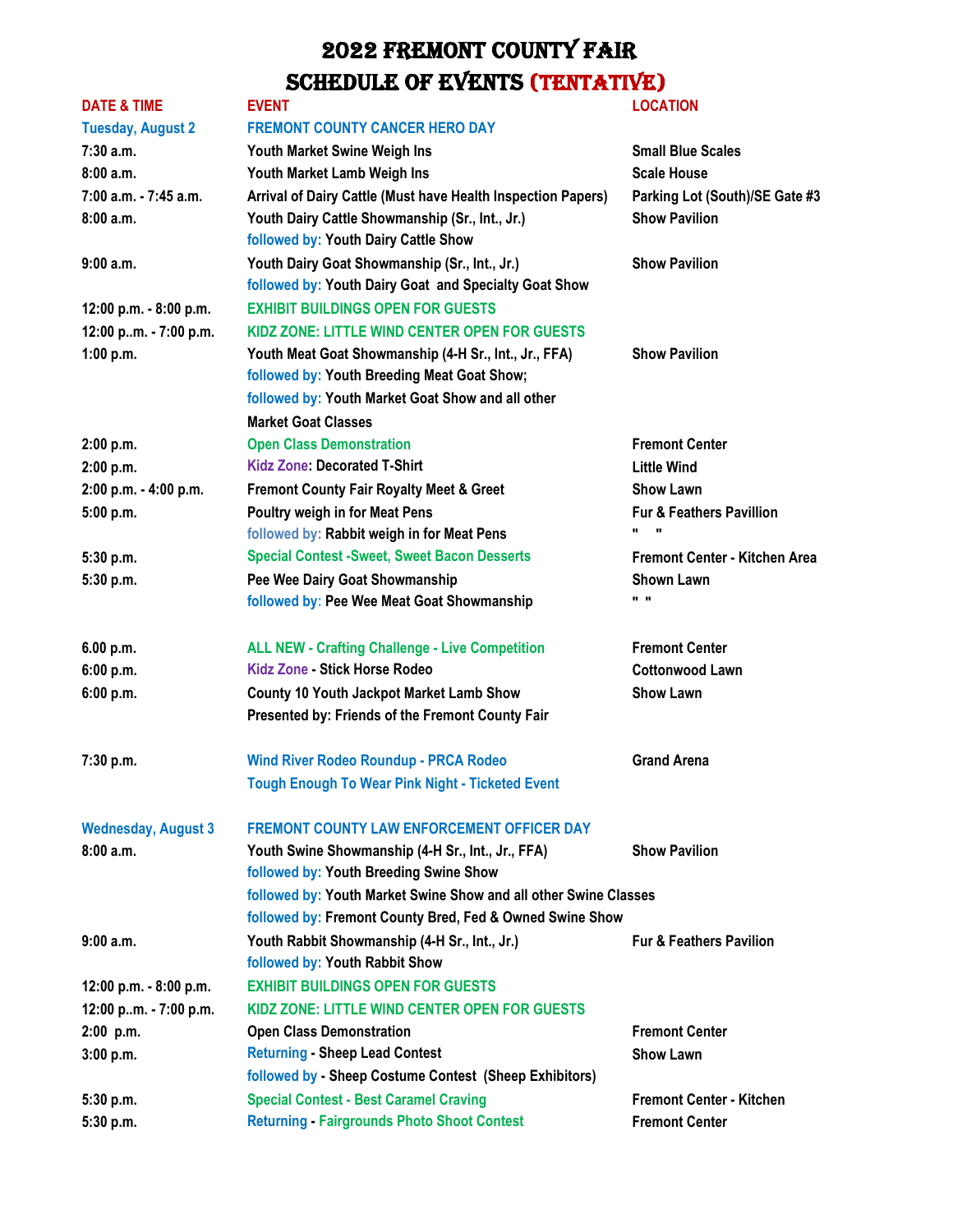| <b>DATE &amp; TIME</b>     | <b>EVENT</b>                                                                                                                                    | <b>LOCATION</b>                                                     |  |
|----------------------------|-------------------------------------------------------------------------------------------------------------------------------------------------|---------------------------------------------------------------------|--|
| <b>Wednesday, August 3</b> | (Continued)                                                                                                                                     |                                                                     |  |
| 6:00 p.m.                  | <b>Kidz Zone: Rock Painting</b>                                                                                                                 | <b>Cottonwood Lawn</b>                                              |  |
| 6:00 p.m. - 8:00 p.m.      | <b>Begin Arrival of Floriculture/Floral Exhibits</b>                                                                                            | <b>Fremont Center</b>                                               |  |
| 6:00 p.m. - 8:00 p.m.      | Arrival of All Open Horticulture/Vegetable Exhibits                                                                                             | <b>Fremont Center</b>                                               |  |
| 6:00 p.m.                  | <b>County 10 Jackpot Youth Market Goat Show</b>                                                                                                 | <b>Show Lawn</b>                                                    |  |
| <b>FOLLOWED BY:</b>        | <b>County 10 Jackpot Youth Market Beef Show</b><br><b>Presented by Friends of the Fremont County Fair</b>                                       | <b>Show Lawn</b>                                                    |  |
| 7:30 p.m.                  | <b>RANCH RODEO - Ticketed Event</b>                                                                                                             | <b>Grand Arena</b>                                                  |  |
|                            | <b>Presented by- Non-Typical Services and Logistics</b>                                                                                         |                                                                     |  |
| <b>Thursday, August 4</b>  | <b>EXHIBIT BUILDINGS OPEN</b>                                                                                                                   | FREMONT COUNTY PARAMEDIC AND EMERGENCY MEDICAL FIRST RESPONDERS DAY |  |
| 7:00 a.m. - 9:00 a.m.      | Final arrival of all Open Floricuture/Floral Exhibits                                                                                           | <b>Fremont Center</b>                                               |  |
| 8:00a.m.                   | Youth Sheep Showmanship (4-H Sr., Int., Jr., & FFA)<br>followed by: Youth Breeding Sheep Show                                                   | <b>Show Pavilion</b>                                                |  |
|                            | followed by: Youth Market Lamb Show and all other sheep classes                                                                                 |                                                                     |  |
| 9:00a.m.                   | Youth Poultry Showmanship (4-H Sr., Int., & Jr.)<br>followed by: Youth Poultry Show                                                             | <b>Fur &amp; Feathers Pavilion</b>                                  |  |
| $9:30$ a.m.                | Open Floriculture Show Judging - (Closed to public)                                                                                             | <b>Fremont Center</b>                                               |  |
| $10:00$ a.m.               | Open Horiculture Show Judging - (Closed to Public)                                                                                              | <b>Fremont Center</b>                                               |  |
| 12:00 p.m. - 8:00 p.m.     | <b>EXHIBIT BUILDINGS OPEN FOR GUESTS</b>                                                                                                        |                                                                     |  |
| 12:00 pm. - 7:00 p.m.      | <b>KIDZ ZONE: LITTLE WIND CENTER OPEN FOR GUESTS</b>                                                                                            |                                                                     |  |
| 2:00 p.m.                  | <b>Open Class Demonstration</b>                                                                                                                 | <b>Fremont Center</b>                                               |  |
| 2:00 p.m.                  | <b>Kidz Zone: Favorite Dessert</b>                                                                                                              | <b>Little Wind Center</b>                                           |  |
| 4:00 p.m.                  | All NEW - Fair Nostalgic Hour - Pie Eating Contest                                                                                              | <b>Agri Center Patio</b>                                            |  |
| 5:00 p.m.                  | <b>Future Cattle Producers of Fremont County Show</b>                                                                                           | <b>Show Lawn</b>                                                    |  |
| 5:30 p.m.                  | <b>Special Contest - Chocolate to Die For</b>                                                                                                   | <b>Fremont Center - Kitchen</b>                                     |  |
| 5:30 p.m.                  | Pee Wee Sheep Showmanship                                                                                                                       | <b>Show Lawn</b>                                                    |  |
| 6:00 p.m.                  | <b>Pee Wee Poultry Showmanship</b>                                                                                                              | Fur & Feathers Pavilion                                             |  |
| 6:00 p.m.                  | Kidz Zone: Little Hands on the Farm                                                                                                             | <b>Cottonwood Lawn</b>                                              |  |
| 6:00 p.m.                  | <b>County 10 Youth Jackpot Market Swine Show</b><br><b>Presented by: Friends of the Fremont County Fair</b>                                     | <b>Show Pavilion</b>                                                |  |
| 7:30 p.m.                  | <b>TIMMY CHALLENGE - BULLRIDING - Ticketed Event</b><br><b>Presented by:</b>                                                                    | <b>Grand Arena</b>                                                  |  |
| 9:00 p.m.                  | <b>Exhibitor &amp; Family Movie Night</b>                                                                                                       | <b>Cottonwood Lawn</b>                                              |  |
| <b>Friday, August 5</b>    | <b>FREMONT COUNTY FIREFIGHTERS DAY</b>                                                                                                          |                                                                     |  |
| 8:00a.m.                   | Youth Beef Cattle Showmanship (4-H Sr., Int., Jr., & FFA)<br>followed by: Youth Commercial Cow Contest<br>followed by: Youth Breeding Beef Show | <b>Show Pavilion</b>                                                |  |
|                            | followed by: Youth Market Beef Show and all other beef cattle classes                                                                           |                                                                     |  |
| 10:00 a.m. - 6:00 p.m.     | Premium Payout available                                                                                                                        | Fair Office (Pay Out Window)                                        |  |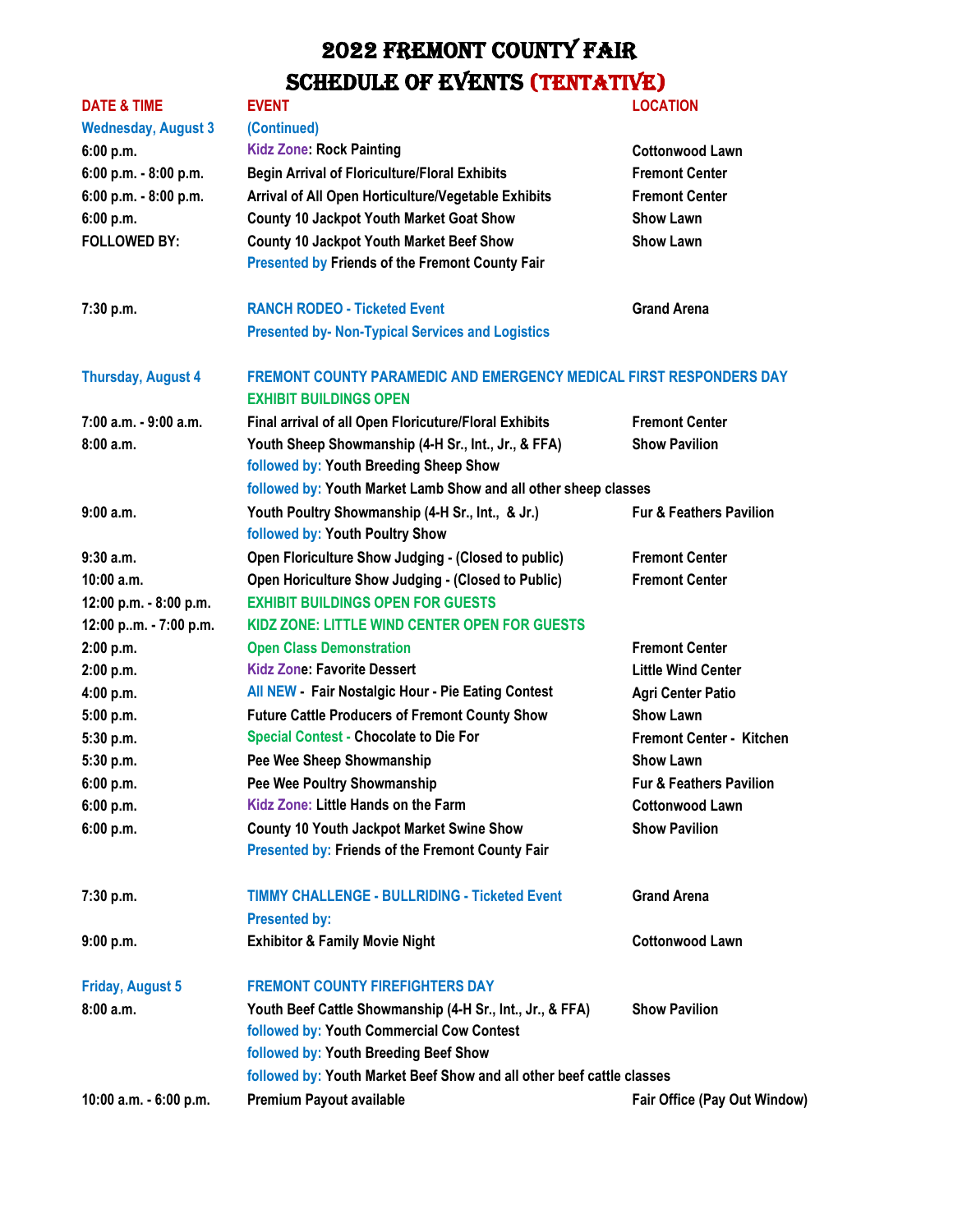|                                                            | <b>LOCATION</b>                                                                                                                                                                                                                                                                                                                             |
|------------------------------------------------------------|---------------------------------------------------------------------------------------------------------------------------------------------------------------------------------------------------------------------------------------------------------------------------------------------------------------------------------------------|
|                                                            |                                                                                                                                                                                                                                                                                                                                             |
|                                                            |                                                                                                                                                                                                                                                                                                                                             |
| KIDZ ZONE: LITTLE WIND CENTER OPEN FOR GUESTS              | <b>Fremont Center</b>                                                                                                                                                                                                                                                                                                                       |
|                                                            | <b>Fremont Center - Kitchen</b>                                                                                                                                                                                                                                                                                                             |
| 12:00 p.m. (During Beef Sh Small Animal Master Showmanship | <b>Show Pavilion</b>                                                                                                                                                                                                                                                                                                                        |
|                                                            | <b>Little Wind Center</b>                                                                                                                                                                                                                                                                                                                   |
| <b>Open Class Demonstration</b>                            | <b>Fremont Center</b>                                                                                                                                                                                                                                                                                                                       |
| 3:00 p.m. (Or 30 minutes following Beef Show)              |                                                                                                                                                                                                                                                                                                                                             |
| <b>Large Animal Master Showmanship</b>                     | <b>Show Pavilion</b>                                                                                                                                                                                                                                                                                                                        |
|                                                            | <b>Agri Center Patio</b>                                                                                                                                                                                                                                                                                                                    |
| <b>ALL NEW - CHOPPED - GRILL CONTEST</b>                   | <b>TBD</b>                                                                                                                                                                                                                                                                                                                                  |
| Pee Wee Beef Showmanship                                   |                                                                                                                                                                                                                                                                                                                                             |
| <b>Kidz Zone - Tricylcle Races</b>                         | Little Wind Center - Outdoor                                                                                                                                                                                                                                                                                                                |
| Pee Wee Swine Showmanship                                  | <b>Show Pavilion</b>                                                                                                                                                                                                                                                                                                                        |
| followed by: Adult Swine Showmanship and                   |                                                                                                                                                                                                                                                                                                                                             |
| followed by: Jackpot Open Youth Swine Showmanship          |                                                                                                                                                                                                                                                                                                                                             |
| <b>MONSTER TRUCK INSANITY TOUR</b>                         | <b>Grand Arena</b>                                                                                                                                                                                                                                                                                                                          |
| <b>Presented By:</b>                                       |                                                                                                                                                                                                                                                                                                                                             |
| <b>FREMONT COUNTY AGRICULTURE DAY</b>                      |                                                                                                                                                                                                                                                                                                                                             |
| <b>JUNIOR LIVESTOCK SALE</b>                               | <b>Show Pavilion</b>                                                                                                                                                                                                                                                                                                                        |
| Premium Pay-out available                                  | Fair Office - Pay-out Window                                                                                                                                                                                                                                                                                                                |
| <b>EXHIBIT BUILDINGS OPEN FOR GUESTS</b>                   |                                                                                                                                                                                                                                                                                                                                             |
| KIDZ ZONE: LITTLE WIND CENTER OPEN FOR GUESTS              |                                                                                                                                                                                                                                                                                                                                             |
| <b>Special Contest - Best Pull Part Bread</b>              | Fremont Center - Kitchen                                                                                                                                                                                                                                                                                                                    |
| Kidz Zone: Lego Building Contest (ages 2 - 12)             | <b>Little Wind Center</b>                                                                                                                                                                                                                                                                                                                   |
| <b>Special Contest - Ice Cream Freeze Off</b>              | <b>Cottonwood Lawn</b>                                                                                                                                                                                                                                                                                                                      |
|                                                            | <b>Fremont Center</b>                                                                                                                                                                                                                                                                                                                       |
| Kidz Zone - Fun with Food                                  | <b>Little Wind Center</b>                                                                                                                                                                                                                                                                                                                   |
|                                                            | <b>Fremont Center</b>                                                                                                                                                                                                                                                                                                                       |
| "Cupcake Wars" Silent Auction                              | <b>Fremont Center</b>                                                                                                                                                                                                                                                                                                                       |
| <b>Special Contest - Make it with Bacon Appetizer</b>      | <b>Fremont Center</b>                                                                                                                                                                                                                                                                                                                       |
| Kidz Zone - Fair Obstacle Races                            | <b>Cottonwood Lawn</b>                                                                                                                                                                                                                                                                                                                      |
| <b>FIGURE 8 RACES</b>                                      | <b>Grand Arena</b>                                                                                                                                                                                                                                                                                                                          |
| <b>Presented By: Bailey Enterprises</b>                    |                                                                                                                                                                                                                                                                                                                                             |
| <b>Exhibitor Dance</b>                                     | New Lawn                                                                                                                                                                                                                                                                                                                                    |
| THANK YOU!! HAVE A GREAT YEAR! SEE YOU IN 2022!            |                                                                                                                                                                                                                                                                                                                                             |
| <b>Begin Release of Livestock</b>                          | <b>Livestock Facilites</b>                                                                                                                                                                                                                                                                                                                  |
| Release of Open Exhibits & 4-H Static Exhibits             | Fremont Center & Heritage Hall                                                                                                                                                                                                                                                                                                              |
| Premium Pay-Out available                                  | Fair Office - Pay-Out Window                                                                                                                                                                                                                                                                                                                |
|                                                            | <b>EVENT</b><br><b>Continued</b><br><b>EXHIBIT BUILDINGS OPEN FOR GUESTS</b><br><b>King Arthur Contest - Bar Cookies</b><br><b>Kidz Zone - Creative Corner</b><br>All NEW - Fair Nostalgic Hour - Hot Dog Eating Contest<br><b>Begin Arrival of "Cupcake Wars" Contestants</b><br>"Cupcake Wars" Judging<br>(Quilts available at 2:30 p.m.) |